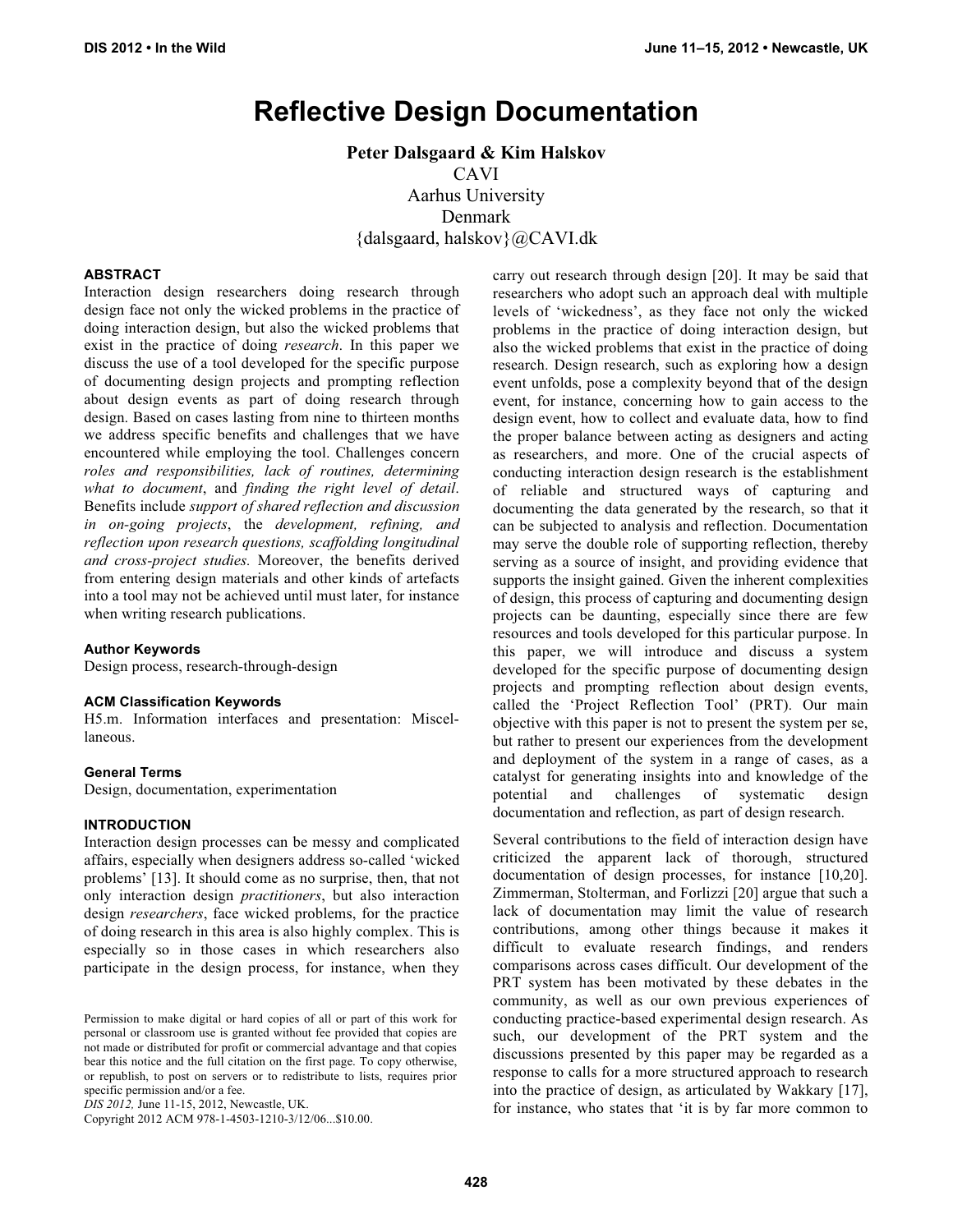record interactions and real-time observations of "users" but not practitioners'. Indeed, the PRT system has been developed to record the ongoing work of practitioners during design processes, and invite reflection on this work. The design of the system has been inspired by Schön's [14] proposition that the design process may be construed as reflective conversation with materials and resources in the design situation, wherein the designer works with different media or materials, and experiments with various aspects of the design, in an ongoing and iterative process [14]. Thus, we have developed the PRT system to scaffold descriptions of design action, as well as prompt practitioners to continuously input reflection on design.

The structure of the paper is as follows: First, we present and discuss the thinking behind the design of the PRT in the light of related work, primarily touching upon the notions of reflective practice, design rationale, design process documentation, and research-through-design. Next, we offer a brief introduction to the PRT system, and outline four different cases in which it has been employed. With this in mind, we subsequently account for the specific benefits and challenges that we have encountered while employing the PRT system in practice; finally, we will extend our gaze, and offer a discussion of more general topics regarding documentation of design processes for use in research.

We consider these to be this paper's contributions 1) The presentation of the PRT system and the rationale behind its design; 2) The specific benefits and challenges of using a system like the PRT, including considerations of how to carry out similar work in practice; 3) The broader discussion of the potential of structured design process documentation and reflection.

# **RELATED WORK**

According to Schön [14 p135], design processes may be understood as reflective conversation with materials, wherein the designer works with different media or materials, and experiments with various aspects of the design. Through an ongoing dialogue between the designer and the materials, he/she apprehends unanticipated problems and potential, in terms of a system of implications for further moves Schön [14 p101]. When it comes to researching how design processes unfold, this inherent complexity means that design researchers face a number of challenges. For instance, capturing and documenting a design process can be very time-consuming, and researchers often must determine a specific focus for their research, when they start documenting a process, in order to generate empirical data. Yet, if things unfold in unpredictable ways, as they often do when designing, the initial research focus may change during the process, meaning that initial data may be of less value, while aspects that have become pertinent have not been captured in sufficient detail.

When it comes to longitudinal design research, a pertinent question is how to assemble, condense, and make sense of the streams of data that are generated during the process. Since there are few studies and best practice examples of this type, design researchers often must develop their own systems and routines for capturing data and analysing it. This is likely one of the reasons why thorough documentation of design processes are rare, even in design research. The lack of established systems and shared routines for documenting design processes also leads to problems when it comes to comparing findings across different cases.

Another consideration is whether and how the ongoing documentation of a design process can lead to better informed design decisions during the process, if the data are collected primarily for subsequent analysis. Design researchers often assume a dual role, serving as both designers and researchers at different points in time during a process, especially if they adopt a research through design approach [19]. If we take a broader look at design documentation, Design Rationale has been a prominent area since the 1990s [1]. Design Rationale is an overarching term for a diverse set of practices in areas such as engineering, product design, and software engineering, and encompasses the body of knowledge that leads to the design of a specific product. Its basic idea is that a welldocumented rationale may improve the quality of the product, as well as the design process. According to Lee [11 p78]:

*Design rationales are important tools because they can include not only the reasons behind a design decision but also the justification for it, the other alternatives considered, the tradeoffs evaluated, and the argumentation that led to the decision.* 

Shipman and McCall [15] have identified three principal perspectives on design rationales. The argumentation perspective focuses on the reasons and considerations behind decisions made by individual designers or groups of designers. Its purpose is to identify flaws in the arguments for the design, with the goal of improving the quality of design decisions. The documentation perspective focuses on the design decision itself, together with information about who made the decisions, and when. The communication perspective focuses on documenting the communication throughout the process, by archiving e-mail messages, design documents, notes from telephone conversations, and so on. Across these three perspectives, Burge and Brown [3] mention eight aspects in which design rationales may be useful: design verification, design evaluation, design maintenance, design reuse, design teaching, design communication, design assistance, and design documentation.

In all cases, a design rationale approach is supported by some kind of software tool, but the strategy for constructing the design rationale varies in several respects [11 p78]. One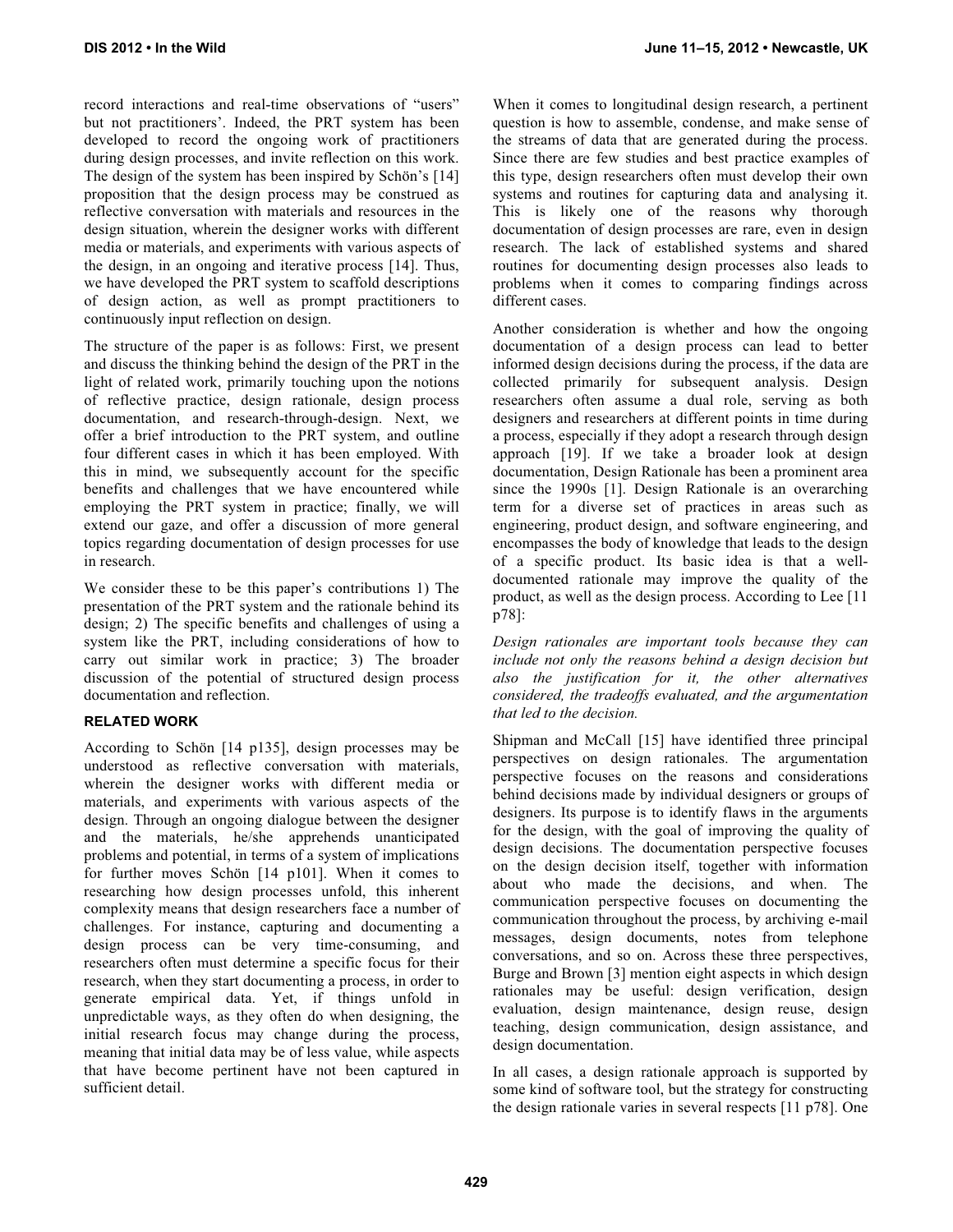strategy is to have designers directly involved and responsible for constructing the design rationale, as opposed to having a dedicated person assigned the responsibility of collecting material and constructing the rationale, either as an ongoing activity throughout the design process, or at the end.

A design rationale system may support the construction of the design rationale, for instance, by automatically storing e-mail messages, video conference sessions, smart board snapshots, or by prompting the designer to answer questions concerning design material being stored.

Despite support by software tools, one faces several challenges when working with design rationales. Atwood and Horner [1] have noted that a significant portion of design activity occurs in informal situations, such as in corridors or around the coffee machine, and when the designer returns to his or her desk or computer, he or she may be more preoccupied with working on the design than documenting what was discussed a moment ago. Like other kinds of professional practice, tacit knowledge and knowing-in-action [14] play crucial roles, which inhibit designers' ability to explicitly formulate the rationale behind a design idea. Another challenge concerns the fact that one cannot document everything, and ultimately, designers are not surprisingly more preoccupied with designing, than with documenting. According to Burge [4], the limited success of the 'use design rationale' also stems from the circumstance of its requiring the collection of very large amounts of data, without the certainty of its utility or a clear benefit.

Our agenda in this paper is not to promote or discuss design rationale systems, which are developed in order to scaffold *design*; rather, we focus on *design research*. Our motivation for bringing design rationale into play is that this field is concerned with developing systems and routines for systematic capture of design events. What we take from Design Rationale is not the assumption that a clear presentation of design reasoning leads to better products, but the insights and experiences from using software tools for capturing salient aspects and events of the design process in a systematic way.

In the area of interaction design research, Dalsgaard et al. [5] report on the experience of using so-called maps, which are sets of artefacts intended to support design researchers to capture, analyse, and reflect on design processes, with a particular focus on sources of inspiration, transformation of design ideas, and design materials. The authors distinguish between three kind of maps: *Overview*, *Strand*, and *Focal Maps.* Overview maps have the form of a timeline, along which the emergence and interrelation of project conditions, sources of inspiration, and design ideas are organized. Strand maps are graphical representations of the design events and activities leading to one particular design idea. Focal maps capture a single design event in a descriptive and a reflective part. The appearance of the maps is not determined by a dedicated software tool, but they are produced as images, using standard graphical software.

In our research lab, [9], much of our work can be characterized as research-through-design. We actively engage in real-life design projects, which serve as catalysts for knowledge generation. One of our main interests is improving the understanding of interaction design processes. Faced with the problem of not having a shared tool for thorough, systematic design documentation that could serve as a source of data for analysis, and informed by the work on maps for design reflection, we recently developed a dedicated online platform, the Process Reflection Tool (PRT), for capturing and reflecting on design processes. In the following section, we present the basic structure and functionality of this system.

## **THE TOOL**

The Process Reflection Tool is organized around documenting the design process in terms of *events*, *subevents* and *notes* using time as the organizing principle, figure 1. Each of the three elements of the tool has a descriptive part, which describe what happened during a process. In addition to the descriptive element, the tool supports the addition of reflections on the process. PRT is a web-based system, making it a shared resource for all project participants. Figure 2 shows a screenshot of the front page of a specific project, Expo 2010, with five highlighted content areas: 1. Cross-project navigation, administration and search, 2. Project navigation, key functions and timeline, 3. General project information, 4. Most recent event (more events follow further down the page), 5. Overview of all events and notes in the project.



**Figure 1: Key elements of the Process Reflection Tool**

In the following, we will describe the key elements of PRT in more detail.

#### **Events**

An *event* denotes a distinct activity in the design process, such as a meeting, a workshop, an experiment, or a field study. An event is something that has a well-defined purpose in the process, a beginning, and well-defined end.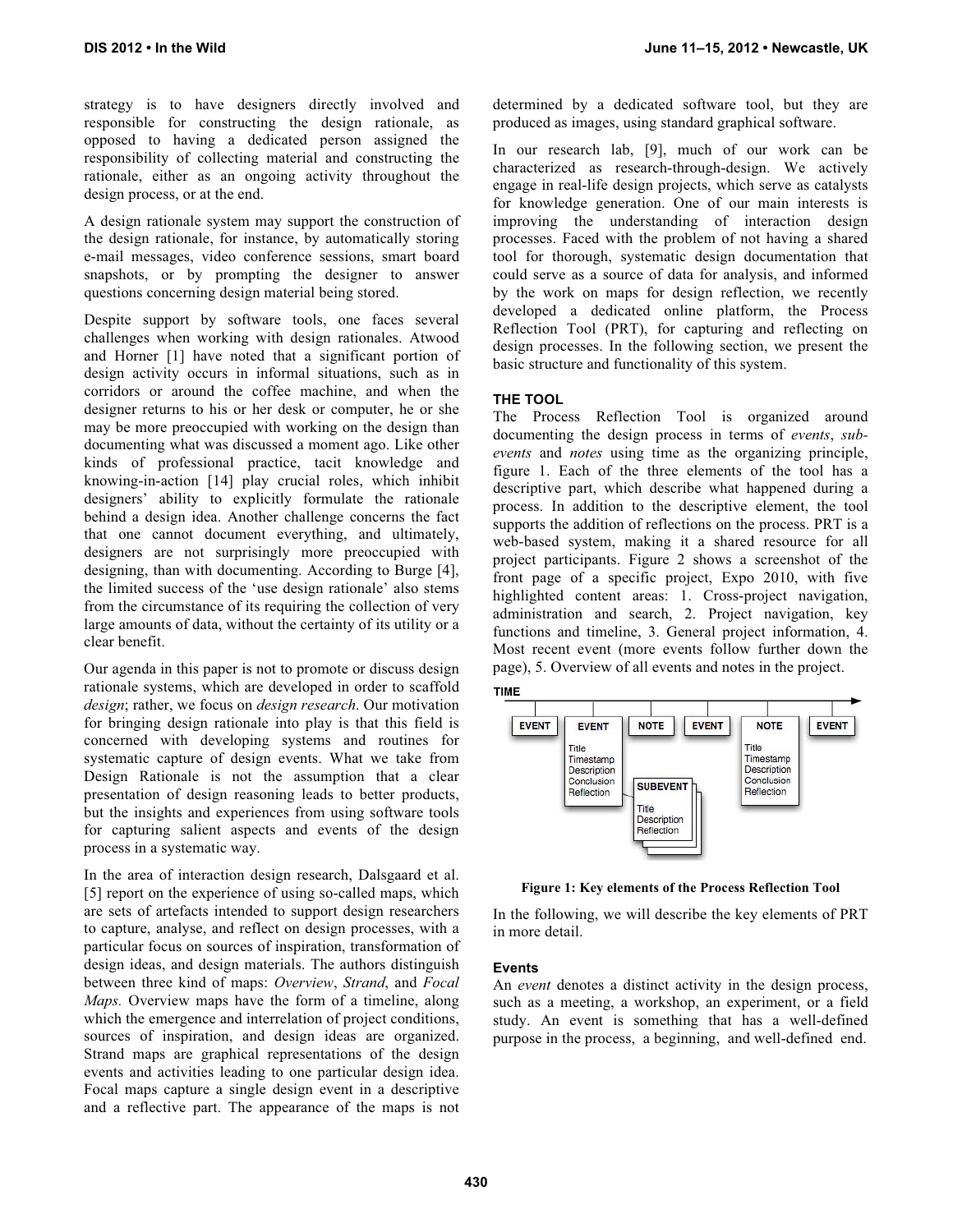

#### **Figure 2: Screenshot of the front page for the Expo 2010 project in PRT with five highlighted main content areas**

That is, it is not something regarded as open-ended, but should be finished in a day. If an event extends over several days, it should be split into individual events, in order to keep each event well-defined, and provide a clear overview process. Each event is documented in terms of the following text fields, see also figure 3.

*Title*: The title of the event, for instance 'Design workshop' with the users'.

*Timestamp*: The time and date of the initial creation of the event. The timestamp is automatically generated, but may be edited, if the event is entered after it has occurred.

*Information*: General information about the event, such as location, participants, and other relevant facts.

*Conclusion*: This field is for concluding and summing up the event, for instance, in terms of what insight was gained, or what decision was made about the next step in the process.

*Description:* This is a description of the event that captures a certain level of detail of what happened during the event.

Associated with each event, PRT supports the upload of still images, video footage, and documents.



**Figure 3: Screenshot of a specific event with sub-events listed to the right** 

#### **Sub-events**

Events may be quite complex, and in order to provide a better overview and structure, it is possible to add *subevents* to events. For instance, an individual item on the agenda of a design meeting, or a single design experiment of a design workshop may be documented as an individual sub-event.

Sub-events are documented by a title and a description, together with the same kinds of media files possible for events.

## **Notes**

Events and sub-events were the original item types available in PRT, but our initial use of the tool made evident the need to document more informal parts of the design processes, for instance e-mail messages, telephone conversations, discussions around the coffee machine, or the like. For such unscheduled or otherwise informal parts of the process, PRT has *note* items, which are documented with a time stamp and a text field, together with media files.

#### **Timeline**

In addition to the standard view, in which events, subevents and notes are presented in reverse chronological order, a timeline view can be activated at the top of all pages. The timeline shows all events, subevents and notes listed from left to right on a timeline. Users can zoom in and out and select/deselect the view of events, subevents and notes. Clicking on an event, subevent or note will reveal more information about it and provide a link to the full information on the event or note. The timeline allows users to quickly gain an overview of how the project has progressed, get brief information, and delve deeper into specific information if requited. Figure 4 shows a part of the timeline for the Expo 2010 project with selection options for zoom and selection on top, main timeline content in the middle, and timeline navigation at the bottom.



**Figure 4: Screenshot of the timeline**

#### **Reflection**

Working with PRT can be separated into two distinct modes: The documentation of a design process in terms of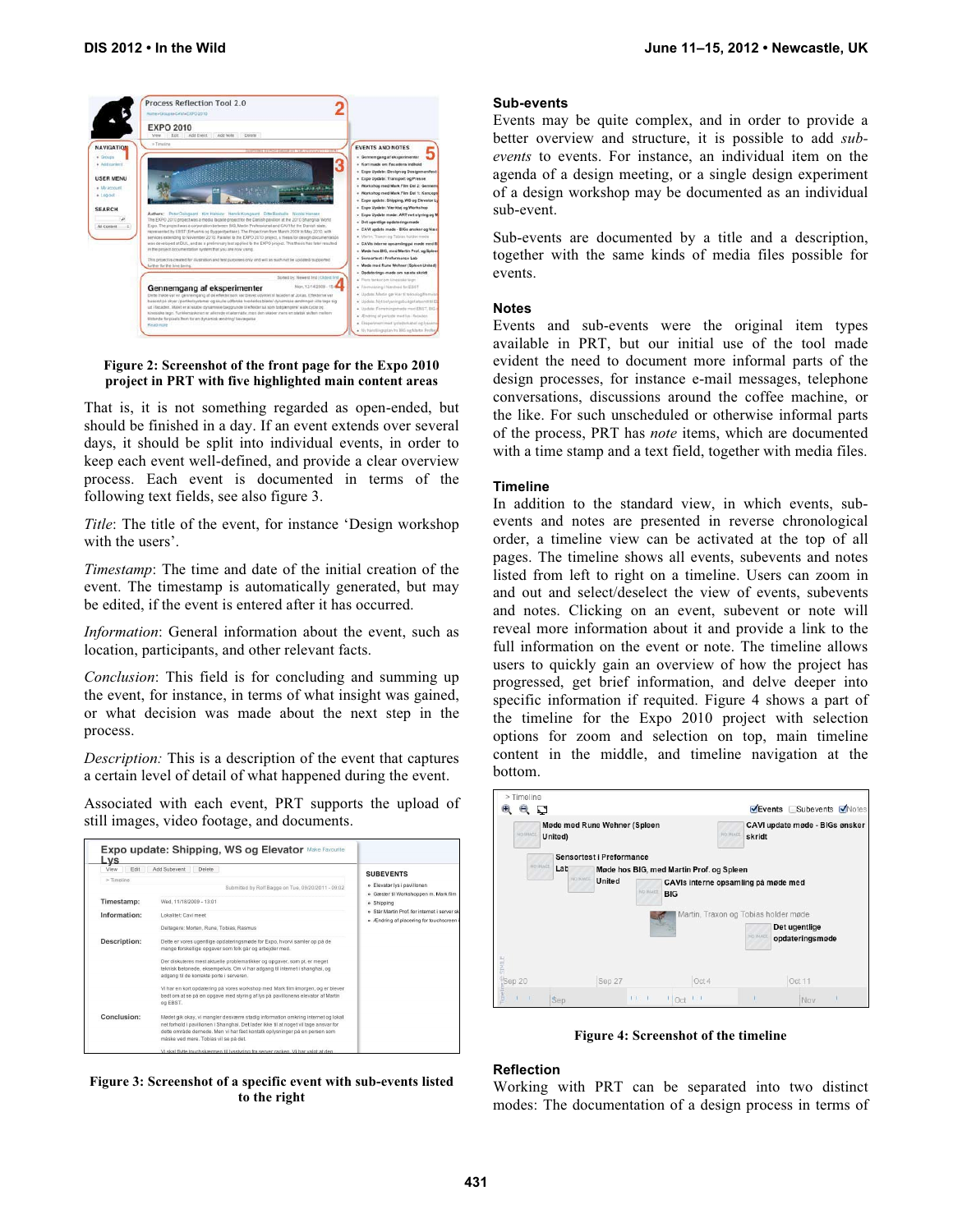events, sub-events, and notes, and reflection on the process. To facilitate reflection, users of PRT can add one ore more reflections to each of the documentation elements (events, sub-events, and notes). The PRT supports Schön' [14] concepts' of reflection-in-action and reflection-on-action, in the sense that reflections may be added as an ongoing activity throughout the design process, or as a separate activity at the end of the process. We have extended Schön's concept of design as a reflective conversation with material – which, in Schön's the original conception is about *design* materials – to also include reflective conversation with materials from a *research* perspective.

To provide an overview of the process the PRT provides a list of all events (in bold) and each sub-event. Moreover, the current version of the tool has a prototype version of a timeline, with thumbnails representing events, sub-events, and notes, where, via radio buttons, it is possible to individually select and deselect each of the three categories.

#### **Basic design principles**

The design of the PRT tool itself has been driven by the principle of having a simple interface with few rules for documenting and reflecting on the process incorporated into the tool. The tool is intended to help guide and structure work processes in ways determined by those using the PRT. As an example, events have a 'description' field, but the description of the process is in the hands of the user of the tool.

The basic idea is that mapping comments, reflections, insights, and actions when they occur makes the design process observable, which provides a better platform for analysing the process, and providing empirical data and evidence of research findings. Among our motivations for developing the tool is the desire to support stronger connections between research and design, by inviting reflection on an ongoing basis. Our experience as design researchers doing research through design is that we have a tendency to focus on either the design agenda (during the design process) or the research agenda (when analysing the projects, afterwards). This tool may help us to bridge the two agendas while entrenched in the design phase.

# **CASES AND MATERIAL**

Our research laboratory [9] has used the PRT throughout several of our recent research projects, and for this paper we focus on three of them, and on the use of PRT in our interaction design teaching.

# **EXPO 2010**

The EXPO 2010 case was one of the very first cases where we used the PRT. The project concerned the design and implementation of the media facade of the Danish pavilion at Expo 2010, in Shanghai. The commission for the Danish pavilion at Expo 2010 was awarded to the Danish architectural firm, BIG. The interior of the helical building acted as a three-hundred-metre-long exhibition area, and the outer facade of the pavilion is perforated with almost four thousand holes of various sizes and configurations. Because of the double-loop structure of the building, the facade is almost three hundred metres long, and from some angles appears as two bands, one above the other.

Our research laboratory became involved in the project after the design of the building was already determined; the original idea was that the holes would simply be plain holes, but since we had previously collaborated with BIG in the field of media facades, we suggested to them the idea of turning the perforated facade into a media facade. The design for the media facade evolved over a thirteen-month period, through a series of design experiments involving full-scale mock-ups, a custom-made design visualization tool, and a mixed reality, three-dimensional model. The design tools each addressed different aspects of spatiality, scale, pixel form, and picture formation in their own way. Our principal collaborating partners were BIG and the Danish lighting manufacturer, Martin Professional.

The process was documented in PRT in terms of twentythree events and thirteen notes, and included a large number of media files documenting design experiments via video and still images, for instance of a full-scale, wood model of a section of the facade (figure 5) and test of light sources for the individual pixels.



**Figure 5: full-scale, wood model of a section of the facade** 

#### **Holger the Dane**

The Holger the Dane case was a cultural heritage project that centred on a white concrete statue of the legendary warrior, Holger the Dane, located in a casemate in Denmark's Kronborg Castle. For this project, our research laboratory used 3D projection to add a digital layer directly to the statue, bringing to life for the audience elements of the legends told about Holger the Dane. The project was a direct collaboration with Kronborg Castle, and included three of our PhD students from our research laboratory, together with a project manager, two of our software people, and our designer of 3D models and animations.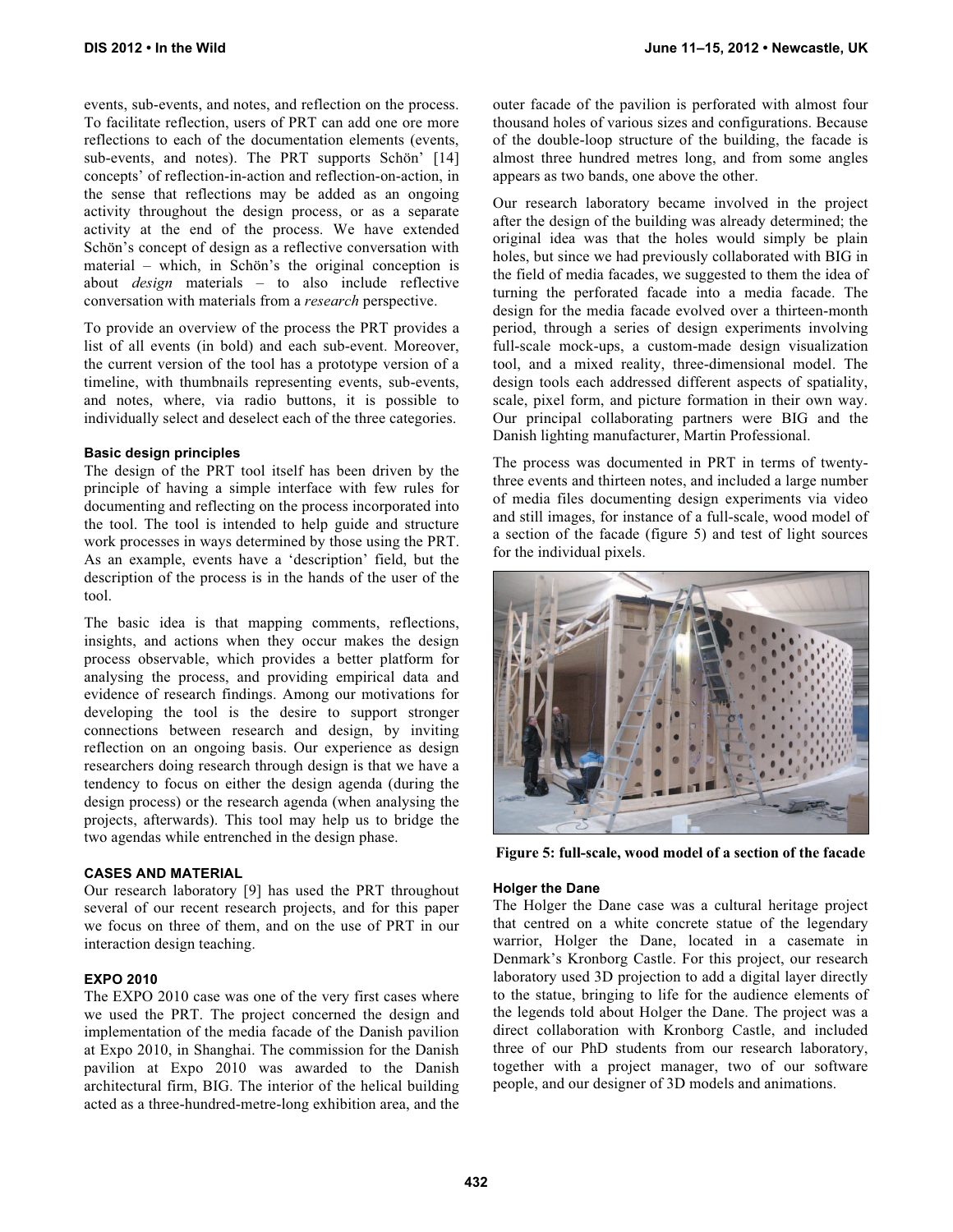

**Figure 6: Design artefact for design workshop exploring the design potential of the statue in the casemate.**

The main part of the design process evolved over a oneyear period, and the process has been documented in PRT as eighteen events, most of which have, in turn, been described in greater detail by between two and ten subevents. Figure 6 shows an image from PRT of one of the design artefacts used.

# **Tangible 3D Tabletop**

The tangible 3D tabletop combines tangible tabletop interaction with 3D projection in such a way that the tangible objects may be augmented with visual data corresponding to their physical shape, position, and orientation on the tabletop, figure 7.



**Figure 7: Displaying 3D building facades onto tangibles placed on a map.** 

Over a nine-month period, we and our partners from a design firm have been exploring the design potential for this particular kind of interface. A large number of design experiments have been documented in PRT, in terms of four events, with between three and eight sub-events, and six notes.

#### **Reflective Design Practicum**

The fourth case differs from the aforementioned three, in that it encompasses a number of semester-long projects carried out by groups of design students. The framework for these projects is based upon Schön's notion of *the reflective practicum*, described as 'a setting designed for the task of learning a practice' [14]. The goal is to establish a learning environment in which students are faced with tasks that approximate real world design problems. In these two courses, the students were given the open task of developing an interactive system for municipal libraries and civic services; they then had to carry out a full-time design process from initial field studies through ideation and concept development, working towards a prototype of the project within the space of four months.

The PRT system was employed as the core tool for project documentation in two classes of eighteen and eight design groups, each group consisting of three to five design students. The two courses ran in parallel, providing us with the opportunity to engage in comparative studies of how the use of PRT unfolded. We have chosen to include the projects in the *Reflective Design Practicum* case, because they gave us access to a series of relatively comparable design projects, the design challenges and processes approximated real world design challenges, we could make it mandatory for the student designers to carry out reflective exercises, had constant access to their documentation, and carried out interviews and focus group studies. These twenty-six projects are not design research projects in the same sense as the first three cases, but they share a number of key characteristics: The students carried out extensive studies and thoroughly documented their ongoing work, they were prompted to enter their ongoing reflections as part of their coursework, and they subsequently analysed their documentation in their exam papers. The case is described in more detail in [18].

While the students' use of PRT was clearly influenced by the course framework, the *Reflective Design Practicum* case nevertheless provided us with a number of insights into the benefits and drawbacks of the PRT system, as well as how prospective design researchers, outside of our own research group, perceive the system's potential in practice.

#### **FINDINGS: CHALLENGES AND BENEFITS OF REFLECTIVE DESIGN DOCUMENTATION**

We will next outline the main findings that emerged from employing the PRT system in practice. We have chosen to structure these findings under the headings of 'challenges' and 'benefits' of reflective design documentation. While we acknowledge that several of the aspects we address may be construed as both beneficial and challenging, depending on the context of use, we have opted for this structure for the sake of clarity, and because our studies of the PRT system in the range of cases outlined above suggest recurrent aspects that help or hinder systematic documentation and reflection. We also strive to discuss aspects that we deem generalizable beyond these specific cases, based on our own experience, as well as surveys of the literature presented in the 'Related Work' section.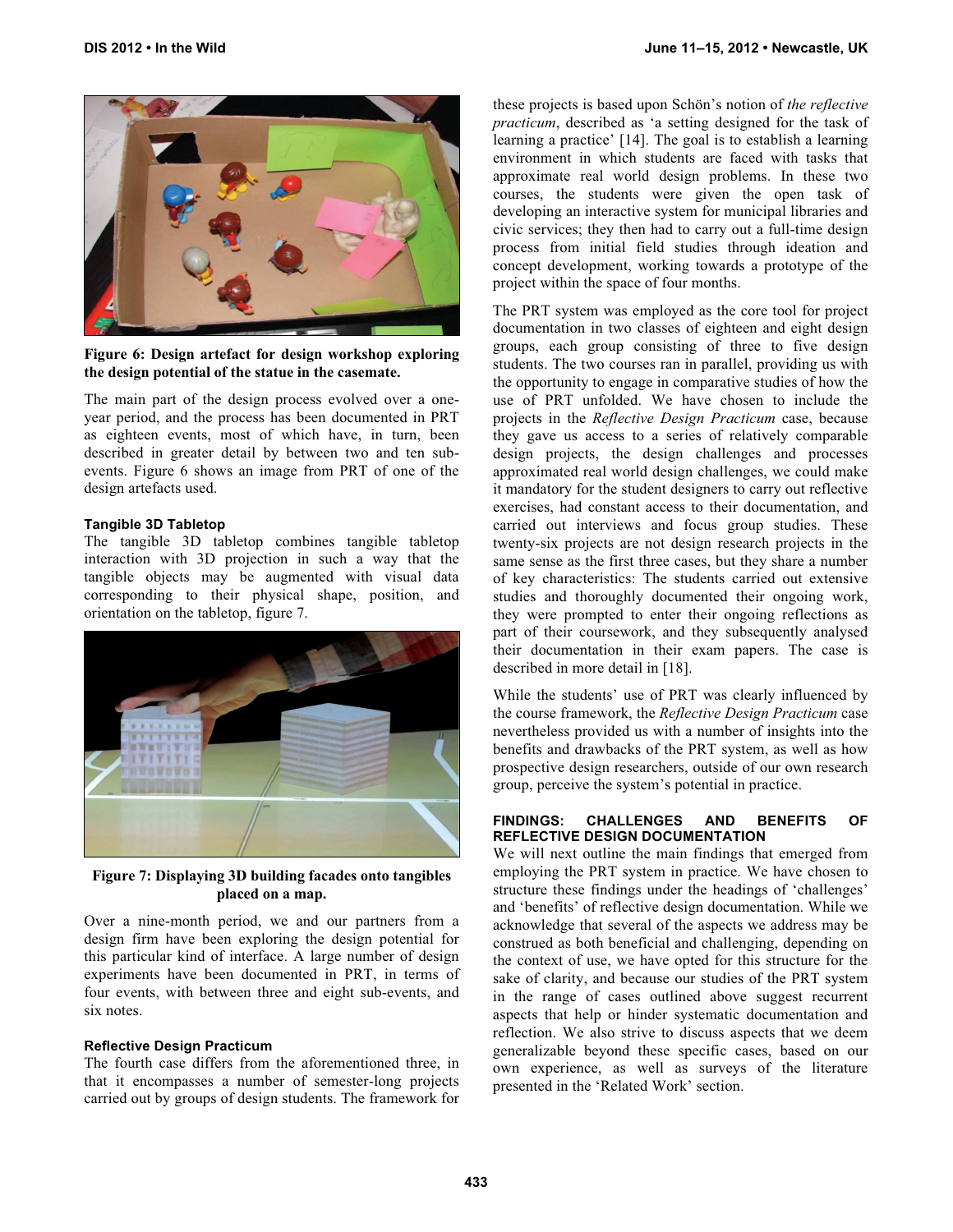## **Challenges**

*System limitations*: At a very concrete level, several of facets of the PRT system would benefit from further development, primarily with regard to the immediate capture of information throughout the design process. While we have iteratively improved upon the system, based on ongoing evaluation of use patterns, the PRT system is still a work in progress. The most prevalent finding from user feedback is that information capture must be very straightforward and fast, so that a) it does not interrupt design practice, or that b) the information captured may immediately benefit the design task at hand. With regard to a), the current system facilitates relatively fast text input and uploads of media files from a browser. However, this mode of data entry means that media files such as photos and videos must be transferred to a computer, and then uploaded as part of the documentation process. In practice, this often results in one person having to assemble all the notes, photos, and videos from the event, and enter them into the system. When we did joint evaluations in the *Reflective Design Practicum*, a number of users suggested that the software could be developed to make such actions more straightforward, for instance by directly uploading text, images, and video from smartphones to a project's media archive, which could then be sorted and annotated later on. This mirrors our findings from the *Tangible 3D Tabletop* case, in which we would often took images and videos of design experiments followed by subsequent discussions in which it would be beneficial to have immediate access to the files in a shared system. With regards to b), we are using a current design project to explore how information captured during a design event can feed directly into that event, and inform the ongoing process. An example of this would be photographing sketches from a collaborative ideation event, and displaying them on shared peripheral displays, which could serve as points of reference in the ongoing ideation process, and might be further annotated throughout the event, to highlight particularly interesting or troublesome features.

*Resources, roles, and responsibilities*: No matter how well a system may function theory, what really matters is how it functions in practice. With regard to PRT use patterns, we identified a series of interrelated challenges related to resources, roles, and responsibilities. Even with the most usable of systems, it takes time to document and reflect upon a design process, and in practice, the design agenda often prevails over the research agenda. On the surface of things, this points to the recurrent work vs. benefit disparity identified by Grudin [7]: There must be a perceived benefit from doing the extra work required for documenting the design process. We observed this challenge in many of the design student projects, as well as in projects in which we, as researchers, were part of the design team. In many projects we have participated in the dual roles of designers and researchers. Even witha relatively straightforward system in place for documenting the design process and a

clear motivation for doing so, in terms of our research agenda, we still encountered the problem of deliberately or unconsciously postponing this, in favour of moving ahead with events and activities that move the design process forward.

There may be a number of relevant reasons for advancing with the design project at the cost of research, such as responsibilities to project partners, time constraints, and deadlines, and in the end it may boil down to the fact that, if the design project collapses, it is hard to conduct design research. *Expo 2010* was initiated as a pure research project, but the ideas and design developed were so well received that our research laboratory was offered the opportunity to be part of a consortium that got the contract to implement the design, leading to a formal contract, which increased the pressure on us to commit to documenting the process. However, neglecting documentation efforts can potentially undermine the accuracy and validity of a research project, and the fact that both designers and researchers sometimes do so indicates that this is a major challenge. Part of this may be ascribed to a lack of routine: it takes time to establish new patterns, such as rigorous data capture and reflection on the design process. Thus, one way of addressing these issues is to assign clear roles and responsibilities, with regard to who documents given types of events and activities. In the *Expo 2010* and *Holger The Dane* projects, a member of the research team was assigned the role of managing the ongoing project documentation; in turn, this documentation manager could delegate the responsibility for certain tasks to other project members, for instance, recording and uploading video footage of specific events, or subsequently adding commentary to various activities. In the case of the *Tangible 3D Tabletop*, a team of two researchers, who also had an interest in PRT, led the project, but despite a strong commitment to using PRT, it proved challenging for them to find the time to document and reflect on the process as it unfolded. As a strategy for pushing the use of PRT dedicated time for documentation and reflection was scheduled at the end of each design event, which actually intensified the use of the PRT. In the *Tangible 3D Tabletop*  project, we collaborated with partners from a design firm, and since one of them had previously graduated from our department, he contributed to the documentation of the process by sending video footage and images of design experiments.

*Documentation focus and detail:* When it comes to the actual work of documenting the design process, we have encountered two major issues in our cases: determining what to document, and finding the right level of detail. As described in 'The Tool' section, we have deliberately kept the system generic and open, meaning that it is up to users to establish their specific documentation and reflection approach. Our initial version of the PRT system had more detailed templates for data entry, but we soon discovered that unless we wanted to develop a custom system for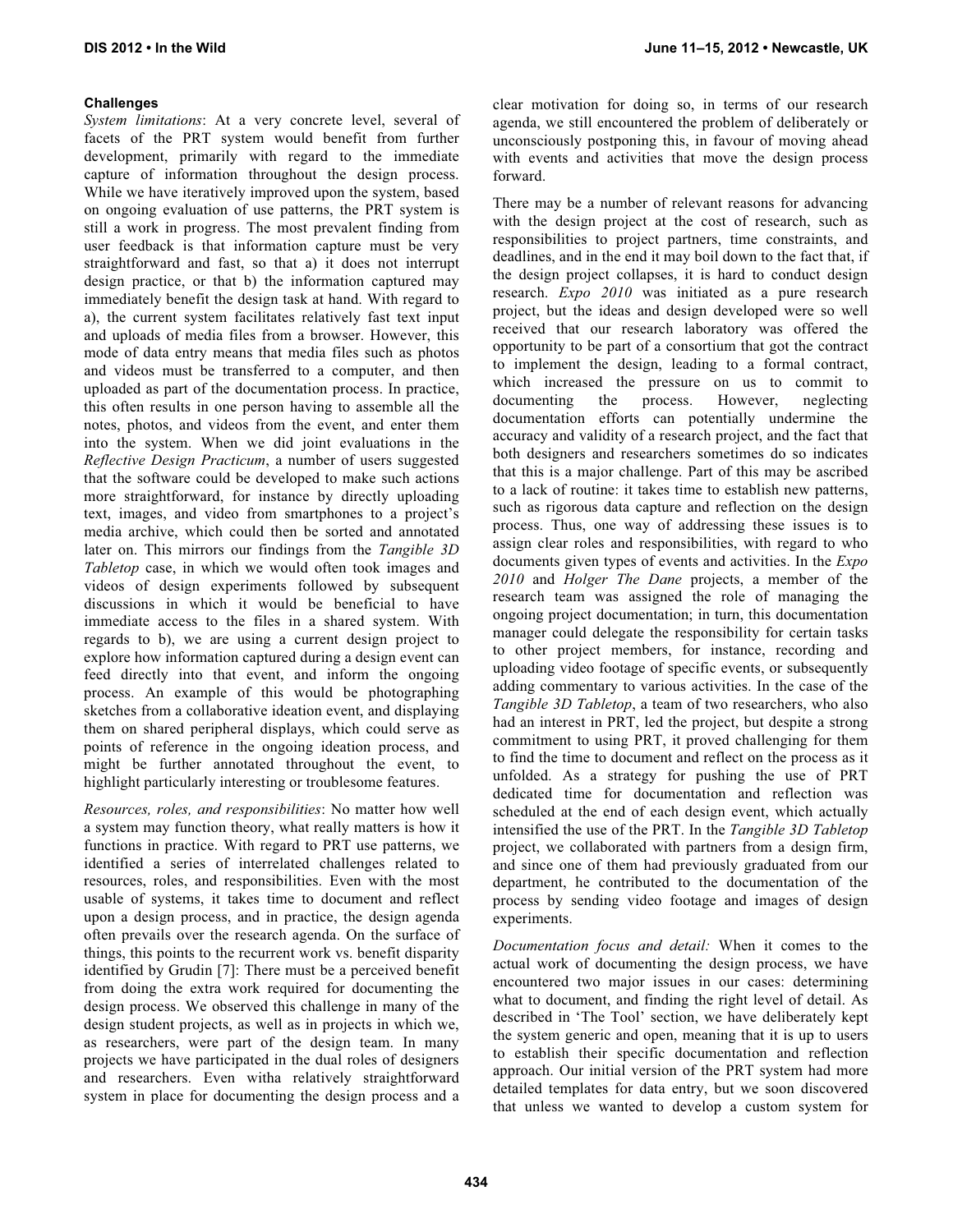addressing a particular facet of design, these templates would be too constraining for many projects. The current generic system places demands on researchers, when it comes to the initial planning of research efforts. Since documenting a design process can be very time-consuming, researchers must determine a specific focus when they start documenting a process, in order to generate usable data. In the case of *Expo 2010*, one of the focal points was the set of visualization tools and design experiments conducted when designing media architecture, see figure 5, and in the case of *Holger the Dane*, the focal point derived from the research focus of the PhD students involved. The research focus of one of the PhD students was 'space' as a resource in interaction design, which directed the focus on what to document, for instance, design artefacts related to the physical space, figure 6. Had the research focus been different, for instance, related to participatory design or collaboration in a design project, different aspects of the process would have been documented. In the cases in which we have been involved, examples of other focal points include how design concepts emerge, how concepts are expressed in various physical forms throughout the process, and how sources of inspiration inform the design process; these focal points are fully dependent on the research agenda in question.

In our own experience, this initial process of determining what to document and how to establish routines for securing the needed data can be a very fruitful part of the research phase. Since design research is not a 'normal science', in Kuhn's terminology (1962), few (if any) design research efforts are questions of applying a specific, predetermined method. Rather, each research undertaking requires considerable initial methodological consideration, which, when using the PRT, includes reflection on which aspects to document, and how to set up suitable routines for doing so. Even with careful initial deliberation, our experience from the cases is that if things unfold in unpredictable ways, as they often do in design work, the initial research focus may change during the process. In some cases, the research interest is decided *after* the design process has ended, as was the circumstance when we decided to use *Holger the Dane* for our research into the interplay between research and design, as part of our interest in research-through-design [2]. In this particular situation, we did not find the material in PRT sufficient, leading to a need for collecting additional information about the process. Hence, PRT data may have less value than initially desired, because aspects emerge as pertinent may not have been captured in sufficient detail. However, this may be an unavoidable consequence of addressing wicked problems in design research. Our best advice for preempting this concern would be to employ methods of data capture that allow for more detailed subsequent analysis, should the need arise. In some cases, for instance, *EXPO 2010*, we found that detailed video recordings of ideation events, which were initially carried out to document how

sources of inspiration were brought into play by workshop participants, could also be used to study how physical materials played a role in the formation of design concepts.

# **Benefits**

*Supporting shared reflection and discussion in ongoing projects*: One of the immediate advantages of the PRT system is that it supports a shared focus on ongoing research and reflection among the parties involved in a design project. While the existence of these aspects at the core of a design research project may seem self-evident, we have found that the presence of a shared, light-weight system throughout the process helps establish a shared platform for the researchers involved to discuss and develop their research agenda. At a concrete level, the system serves as a repository for empirical data and notes, but our studies of the cases also suggest that having this data constantly available and at hand invites reflection and discussion among researchers and practitioners; this is supported by the interface, in which we have designed the presentation of information and input fields to prompt ongoing reflection. We have found that these joint discussions addressed topics ranging from specific design experiments and decisions, to discussions of research agendas. As an example of discussions between designers and researchers, we conducted a joint ideation event with a partnering design company, in the *Tangible 3D Projection Table* case. The various concepts from the event were captured in the PRT system, and both the architects and the design research group subsequently used the system to comment on the rationale behind various concepts, and their motivations for exploring some of them during the subsequent stages of the process. Thus the system can prompt reflection from participants, and help maintain a focus on the research agenda, which may at times be overlooked because of pressing design issues, as discussed in the section above.

From our use of the PRT as part of the *Reflective Design Practicum*, we have clear evidence that the system supports design students' reflection on how they plan design activities in their project team and how they reflect on the way in which design activities unfold.

*Developing, refining, and reflecting upon research questions*: Just as the use of the PRT may invite discussions of overarching research agendas, we have found it to serve as the nexus for the development and refinement of specific research questions in the four design cases. When it comes to the development of research questions, it appears that the initial strategy for capturing data influences how research discussions unfold. A strategy for data capture that focuses on specific and well-defined questions most often seems to prompt relatively restricted discussions of the existing research questions. In contrast, more open-ended strategies for capturing diverse aspects of design often led to discussions of how more specific research questions may be defined; this is likely a combination of two factors, one being that the research group develops an understanding of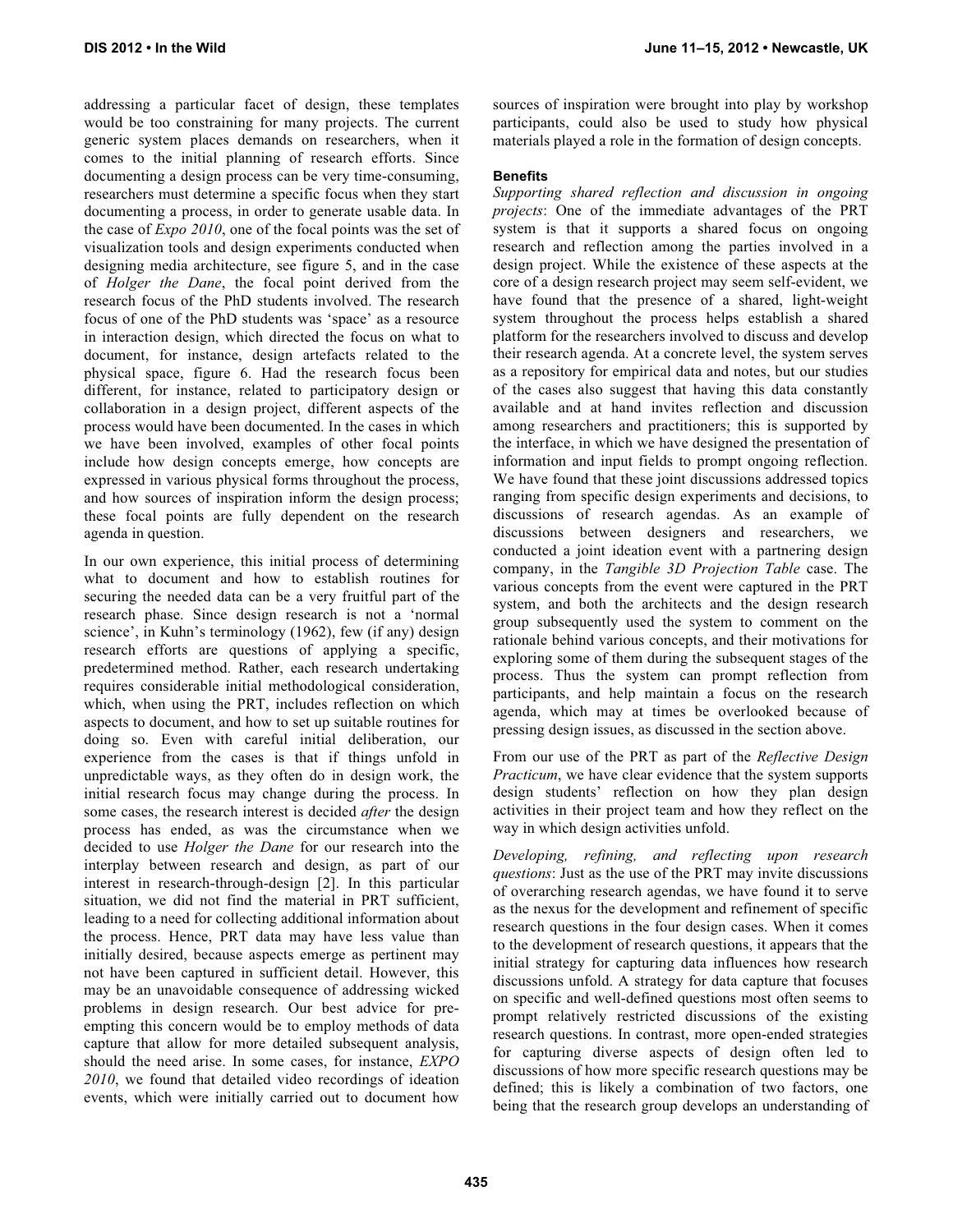**DIS 2012 • In the Wild June 11–15, 2012 • Newcastle, UK**

particularly salient topics, the other being the very practical point that design documentation is labour-intensive, and in most cases it is only possible to capture part of the process. For example, when we started the *EXPO 2010* project, we had a general interest in studying the design process, and as the process unfolded, we zeroed in on understanding the tools and design experiments applied, in order to understand the design potential of the curvilinear display using a unique kind of pixel [6].

In addition to supporting reflection on ongoing projects, we find the PRT a valuable resource, once a design project is concluded. For example, our research group is interested in understanding research-through-design as a research approach, and for a recent paper [2] we used the *Holger the Dane* project as the principal case. Although researchthrough-design was not defined as an area of research at the start of that project, we found that having the project events available in the PRT was extremely valuable as a starting point for reflecting on the interplay between research and design.

*Scaffolding longitudinal and cross-project studies*: In addition to offering a shared platform for capturing current activities and discussions in an ongoing project, we consider the main benefit of employing a system such as the PRT to be that it scaffolds longitudinal and cross-project studies. Some design research projects extend over long periods of time, and our experience is that such projects present researchers with certain pitfalls. One of the practical pitfalls is that details and data may be lost over the course of time; this may be remedied by rigorous data collection. Another pitfall, which exists at a more conceptual level, is that the accounts of what has happened during a design process, and why, has a tendency to change over the course of time: Design decisions and moves are often reinterpreted retrospectively, in light of insights that were not available at the actual time that said decisions and moves occurred. From a research perspective, this may result in unintentionally skewed accounts. One of the reasons for developing the PRT system was to counter this tendency, by prompting users of the system to document not only descriptions of design events, but also the intentions and reflections at that point in time. While it may seem burdensome extra effort at the time of entry, this provides a more reliable frame of reference for subsequent analyses.

Another benefit of employing the PRT or a similar system is that allows for studies of aspects of design across cases, provided that the strategies for documenting cases have been comparable. Such cross-case studies, which are exceedingly difficult to carry out and/or may become speculative if not properly documented, may concern both overall developments of the design process, or more specific aspects, such as the outcomes of a given design technique. As an example of overall design process development, in the *Design Practicum* case we conducted a study of phases of convergence and divergence during the design process [12], combined with design-group interviews and process visualization exercises, in order to examine when different groups of students experienced socalled 'moments of insight', that is, development breakthroughs, as reported in [18]. As an example of studying a specific aspect across a series of cases, we are currently examining the impact of a particular co-design technique [8] in a series of projects in which the technique has been employed in the ideation phase, in order to improve understanding of how the technique can be developed and adapted to suit a given project.

# **6. DISCUSSION: RESEARCH AND DESIGN**

We started from the call for thorough, structured documentation of design processes, something broached by several researchers in the field [10,20], who have argued that the lack of this kind of information may limit the quality of research contributions. We have used the PRT system to address benefits and challenges when capturing and reflecting on design processes based on our experiences with several projects. Importantly, we do not claim that the PRT is the ultimate tool for supporting reflection on design processes, but have simply used it as a resource for exploring how to support research-through-design. We have developed PRT to fit our specific needs, and an obvious avenue for future research is to explore how other systems, including off-the-shelf software, could be employed to support reflective design documentation.

The design of PRT has been inspired by research into design rationale. It is important to point out that our system differs from design rationale systems in a very important respect, namely that the objective of the system is to capture data from the design process for use in design research, rather than to serve as a tool for improving the result of the design process. While we speculate that PRT might be employed as an active tool in the design process in order to support design decisions, we have not yet explored this aspect in depth. Given the inspiration from design rationale systems and our own prior experiences from capturing design processes for research purposes [5], we have designed PRT primarily on the principle that it should be simple and easy to use, without any strict, built-in procedure for using the tool. For instance, we have limited the number of required fields to be filled in, and do not require that reflections be added at particular points during the process. The key to successfully using the tool lies not in the tool itself, but in the practices established for its use. One particular issue we would like to emphasize relates to one of the challenges in designing groupware addressed by Grudin [7 p97]: 'Disparity in work and benefit. Groupware applications require additional work from individuals who do not perceive a direct benefit from the use of the application', which may also be the case when documenting design processes for research purposes. But, perhaps even more crucially, the benefits derived from entering design materials and other kinds of artefacts into a tool such as the